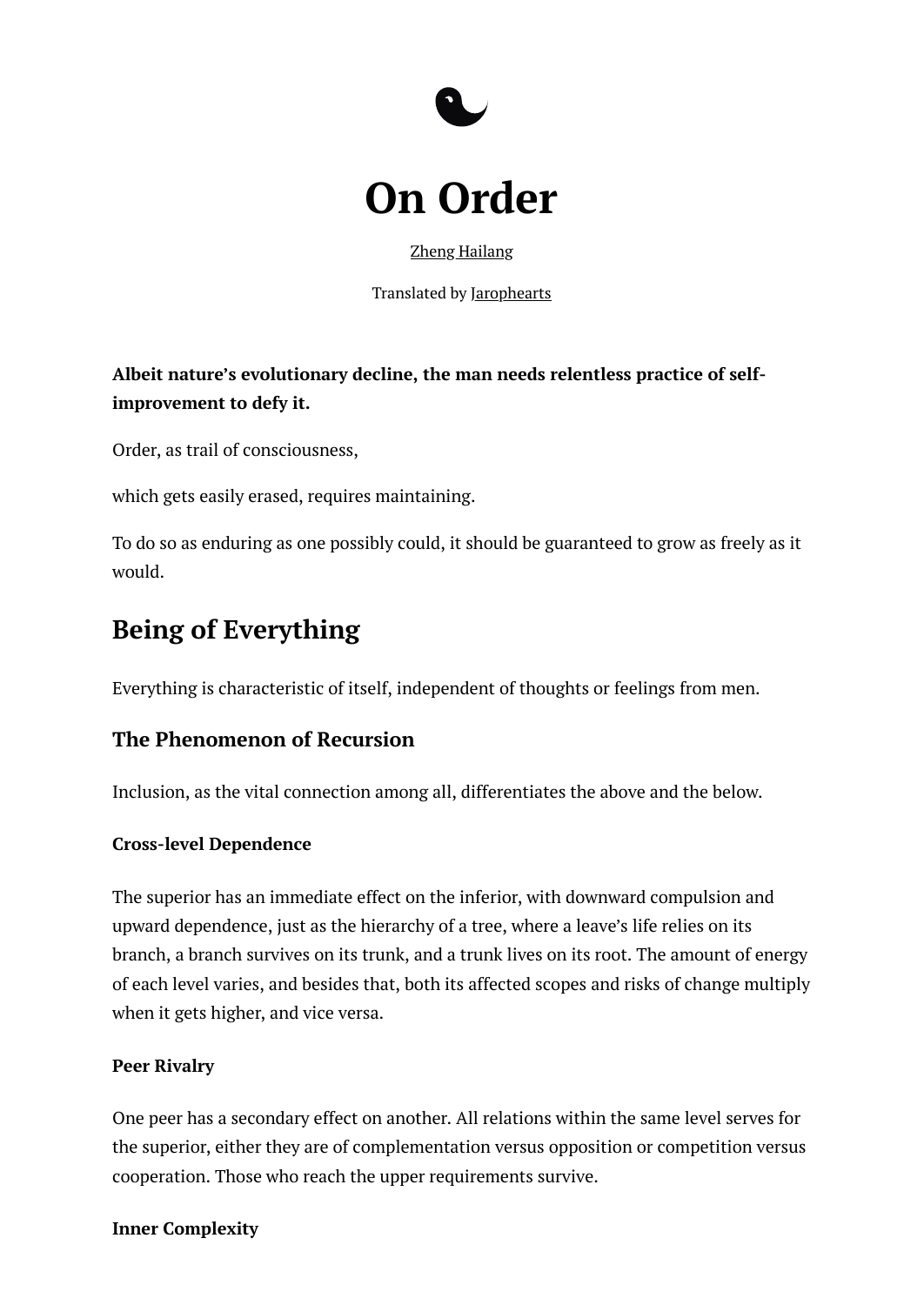Among all levels, there is no fundamental distinctions in complexity, which is irrelevant to its outward representation or appearance.

The inclusive relation extends on and on, thus rendering a spectrum of sophisticated echelons, with an endlessly expandable external and an always separable internal.

## **The Principle of Duality**

Opposite properties or inclinations coexist in every single individual.

## **Opposition and Complementation**

Whether properties or development, those of an individual come in pairs, which alternate between opposition and complementation, offsetting against one another.

## **Domination of One**

Chaos, the enemy of development, emerges from a matched opposition. With the aim of lessening the energy costs to maintain, there has to be a winner dominate. It is inevitable that one domination takes control.

As the result from utmost rivalry, domination obtains overwhelming force and have a decisive influence on the development.

## **Alternation between Two**

The requirements for the inferior change once the superior alters. The one who fits the modified requirements has a greater chance and naturally is able to further exploit that to dominate.

## **The Rule of Periodicity**

History repeats, in accordance with natural routine.

## **Trend in Development**

The winner fortifies and establishes a more beneficial circumstances that its inferior will actively reinforce in its favour. The trend get enhanced in the process of this energy cumulation.

## **Inertia in Trend**

Everything heads for what is with the minimal resistance, the one that follows the trend, with utmost good. It fits the law of causality.

## **Risk in Inertia**